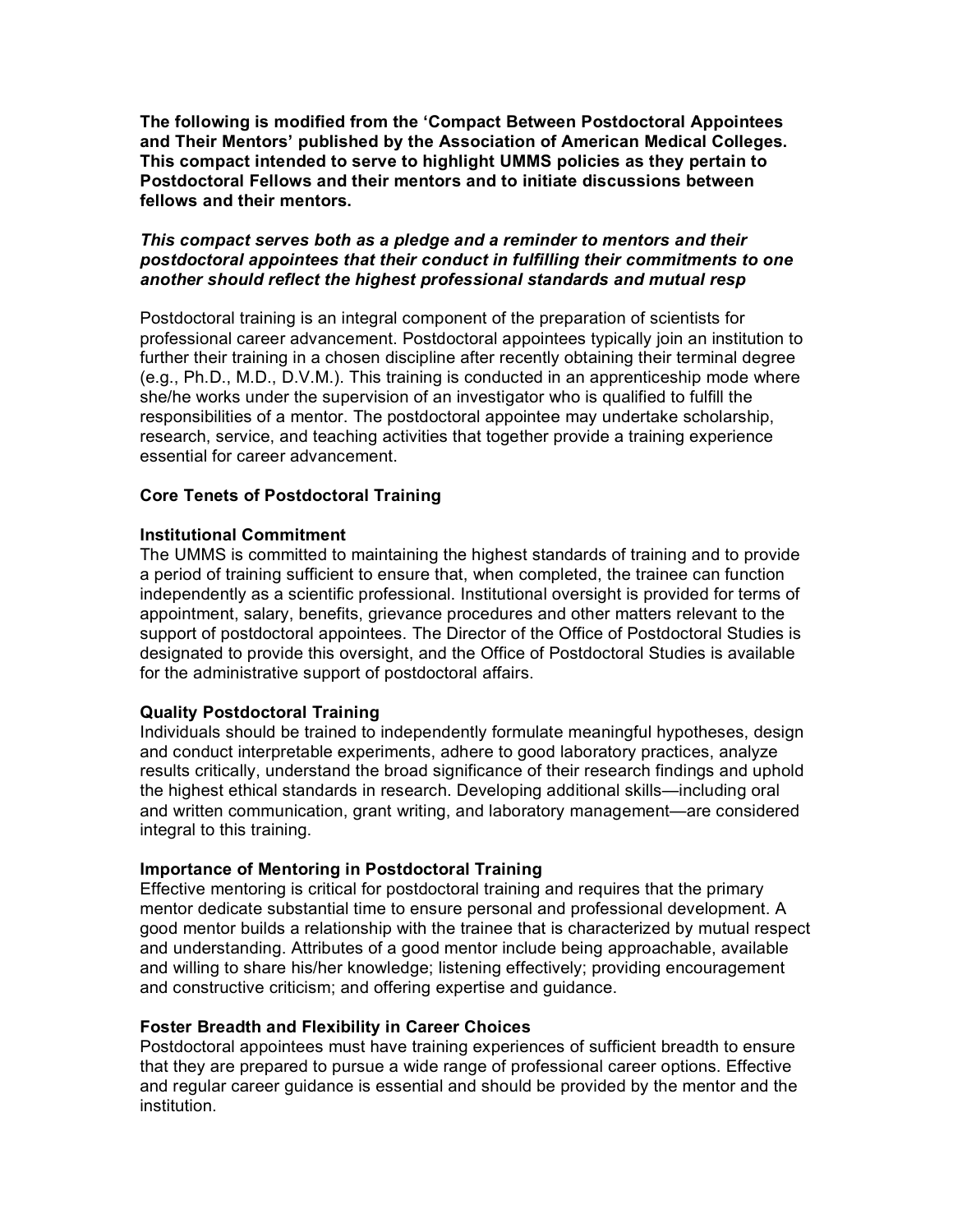### **Compact Between Postdoctoral Appointees and Their Mentors: Commitments of Postdoctoral Appointees**

• **I acknowledge that I have the primary responsibility for the development of my career.** I recognize that I must take a realistic look at career opportunities and follow a path that matches my individual skills, values and interests.

• **I will develop a mutually defined research project with my mentor that includes well-defined goals and timelines.** Ideally, this project should be outlined and agreed upon at the time of the initial appointment.

• **I will perform my research activities conscientiously, maintain good research records, and catalog and maintain all tangible research materials that result from the research project.**

• **I will respect all ethical standards when conducting my research including compliance with all institutional and federal regulations as they relate to responsible conduct in research, privacy and human subjects research, animal care and use, laboratory safety, and use of radioisotopes.** I recognize that this commitment includes asking for guidance when presented with ethical or compliance uncertainties and reporting on breeches of ethical or compliance standards by me and/or others.

• **I will show respect for and will work collegially with my coworkers, support staff, and other individuals with whom I interact.**

• **I will endeavor to assume progressive responsibility and management of my research project(s) as it matures.** I recognize that assuming responsibility for the conduct of research projects is a critical step on the path to independence.

• **I will seek regular feedback on my performance and ask for a formal evaluation at least annually.**

• **I will have open and timely discussions with my mentor concerning the dissemination of research findings and the distribution of research materials to third parties.**

• **I recognize that I have embarked on a career requiring "lifelong learning."** To meet this obligation I must stay abreast of the latest developments in my specialized field through reading the literature, regular attendance at relevant seminar series and attendance at scientific meetings.

• **I will actively seek opportunities outside the laboratory (e.g., professional development seminars and workshops in oral communication, scientific writing, and teaching) to develop the full set of professional skills necessary to be successful for my chosen career.**

• **At the end of my appointment, in accordance with UMMS policy, I will leave behind all original notebooks, computerized files and tangible research materials so that other individuals can carry on related research. I will also work with my mentor to submit the research results for publication in a timely manner.** I can make copies of my notebooks and computerized files, and have access to tangible research materials, which I helped to generate during my postdoctoral appointment according to institutional policy.